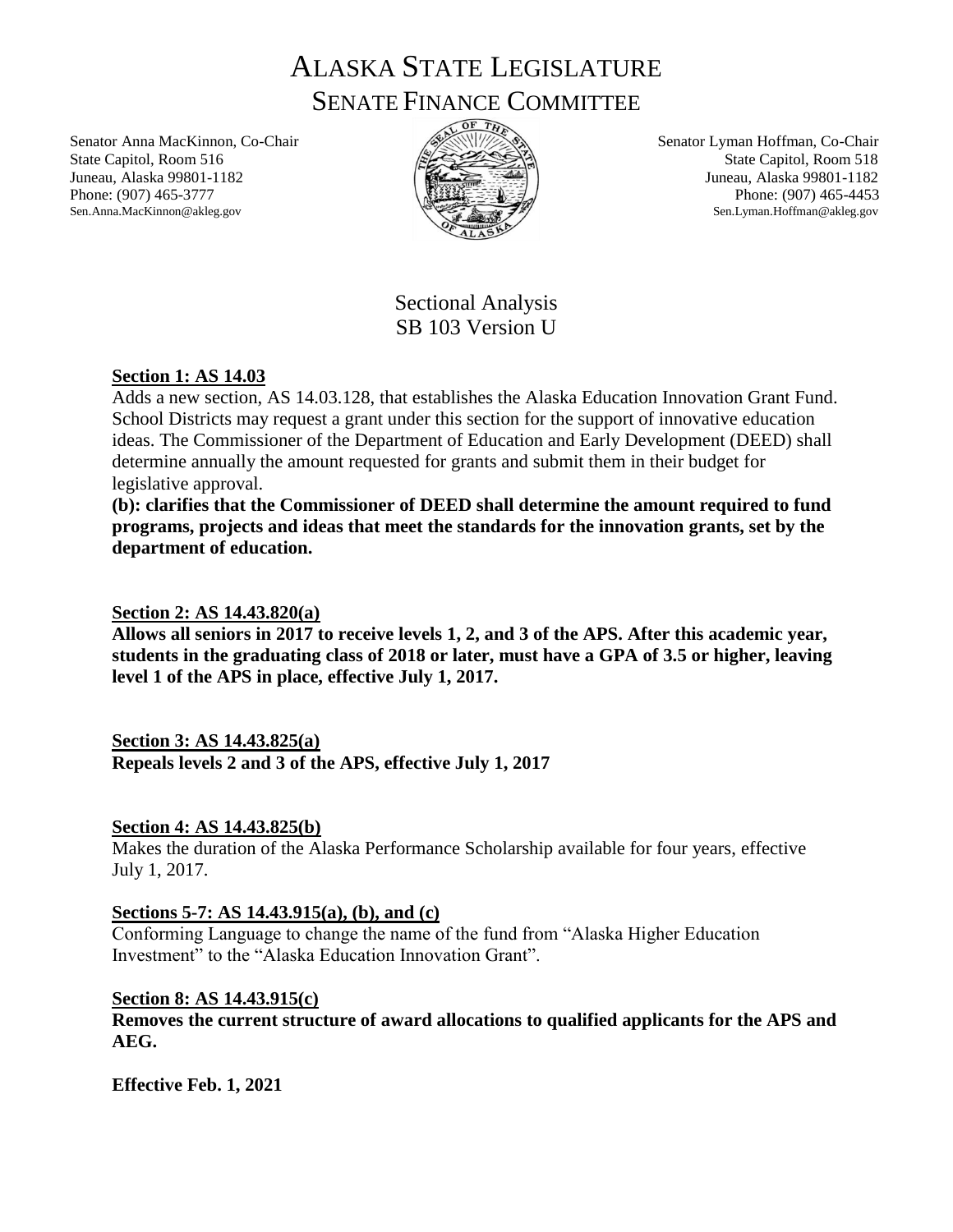### **Section 9: AS 14.43.915(d) Conforming language change of the word "accounts" to the word "account"**

### **Section 10: AS 37.14.750(a)**

Conforming Language to change the name of the fund from "Alaska Higher Education Investment" to the "Alaska Education Innovation Grant". This section establishes the purpose of the fund, which is "making grants to school districts to support the Alaska Education Innovation Grant Program."

#### **Section 11: AS 37.14.750(a) Removes the AEG award appropriation, effective Feb. 1, 2021**

#### **Section 12: AS 37.14.750(c)**

**Clarifies that the commissioner of revenue shall determine the market value of the fund on June 30th for the immediately preceding fiscal year. The commissioner shall identify 5% of this amount as available for appropriation as follows:**

- **One-third will be for the AEG**
- **One-third will be for the APS**
- **One-third will be for the Alaska Education Innovation Grant**

**This will be the funding allocation for the next 4 years, as the AEG and levels 2 and 3 of the APS are phased out.**

**Effective Immediately**

### **Section 13: AS 37.14.750 (c)**

**Changes the funding allocation for the Alaska Education Innovation Grant Fund by:** 

- **One-third will be for the APS**
- **Two-thirds will be for the Alaska Education Innovation Grant Fund**

### **Effective Feb. 1, 2021**

### **Sections 14-20:**

Conforming Language to change the name of the fund from "Alaska Higher Education Investment" to the "Alaska Education Innovation Grant".

### **Section 21**

Repeals the following sections on Feb. 1, 2021.

Article 8: Alaska Education Grant Program

- AS 14.43.400 Purpose; creation
- AS 14.43.405 Administration
- AS 14.43.406 Applicability of other laws
- AS 14.43.415 Eligibility; priority
- AS 14.43.420 Limitation on grants

### Article 13 General Provisions